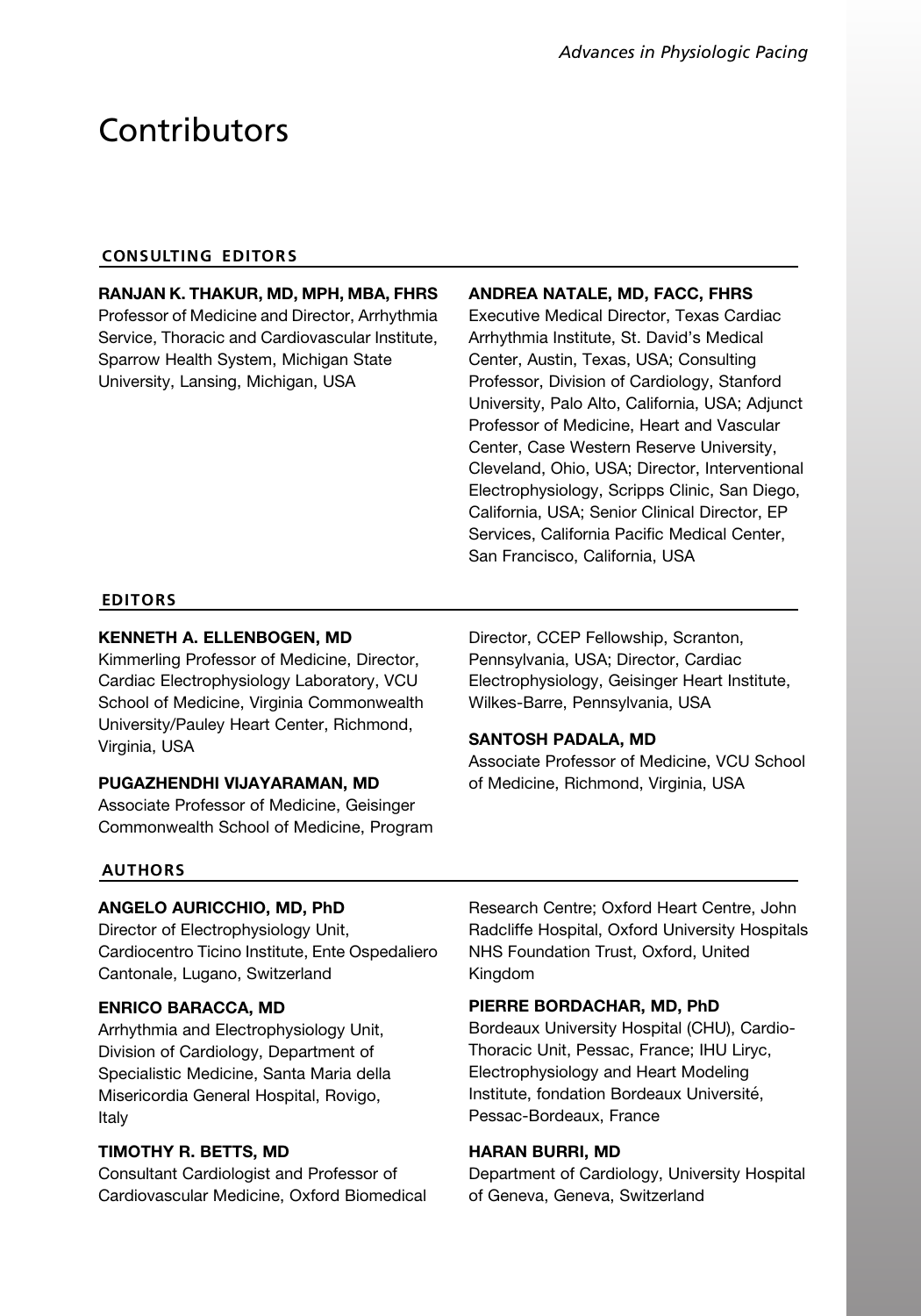#### iv Contributors

#### MARCO CENTIONI, MD

Arrhythmia and Electrophysiology Unit, Division of Cardiology, Department of Specialistic Medicine, Santa Maria della Misericordia General Hospital, Rovigo, Italy

### KENNETH A. ELLENBOGEN, MD

Kimmerling Professor of Medicine, Director, Cardiac Electrophysiology Laboratory, VCU School of Medicine, Virginia Commonwealth University/Pauley Heart Center, Richmond, Virginia, USA

#### MARK K. ELLIOTT, MBBS

School of Biomedical Engineering and Imaging Sciences, King's College London, Department of Cardiology, Guy's and St Thomas' NHS Foundation Trust, London, United Kingdom

## MICHAEL E. FIELD, MD

Department of Medicine, Medical University of South Carolina, Charleston, South Carolina, USA

#### DARREL P. FRANCIS, MD

Professor, National Heart and Lung Institute, Imperial College London, Hammersmith Hospital, London, United Kingdom

## MICHAEL R. GOLD, MD, PhD

Department of Medicine, Medical University of South Carolina, Charleston, South Carolina, USA

#### ZAIN S. GOWANI, MD

Department of Medicine, Medical University of South Carolina, Charleston, South Carolina, USA

## PEREGRINE G. GREEN, BMBCh

Department of Physiology, Anatomy and Genetics, University of Oxford; Oxford Centre for Clinical Magnetic Resonance Research (OCMR), University of Oxford; Oxford Heart Centre, John Radcliffe Hospital, Oxford University Hospitals NHS Foundation Trust, Oxford, United Kingdom

## LUUK HECKMAN, MD

Department of Physiology, Cardiovascular Research Institute Maastricht (CARIM), Maastricht University, the Netherlands

#### NEIL HERRING, DPhil

Associate Professor, Department of Physiology, Anatomy and Genetics, University of Oxford; Oxford Heart Centre, John Radcliffe Hospital, Oxford University Hospitals NHS Foundation Trust, Oxford, United Kingdom

## BENGT HERWEG, MD, FACC, FHRS

Department of Cardiovascular Sciences, University of South Florida Morsani College of Medicine, Tampa General Hospital, Tampa, Florida, USA

#### WEIJIAN HUANG, MD

Department of Cardiology, The First Affiliated Hospital of Wenzhou Medical University, The Key Lab of Cardiovascular Disease of Wenzhou, Wenzhou, China

## SANDEEP K. JAIN, MD

Professor of Medicine, Director, Cardiac Electrophysiology, Heart and Vascular Institute, University of Pittsburgh Medical Center, Pittsburgh, Pennsylvania, USA

#### MAREK JASTRZEBSKI, MD, PhD

Professor, First Department of Cardiology, Interventional Electrocardiology and Hypertension, Jagiellonian University Medical College, Jagiellonian University in Krakow, Kraków, Poland

## NANDITA KAZA, MBChB

National Heart and Lung Institute, Research Fellow, Imperial College London, Hammersmith Hospital, London, United Kingdom

#### DANIEL KEENE, PhD

National Heart and Lung Institute, Clinical Senior Lecturer in Cardiology (Clinical Electrophysiology), Imperial College London, Hammersmith Hospital, London, United Kingdom

## JUSTIN LUERMANS, MD, PhD

Department of Cardiology, Cardiovascular Research Institute Maastricht (CARIM), Maastricht University Medical Centre (MUMC+), the Netherlands; Department of Cardiology, Radboud University Medical Centre (RadboudUMC), Nijmegen, the Netherlands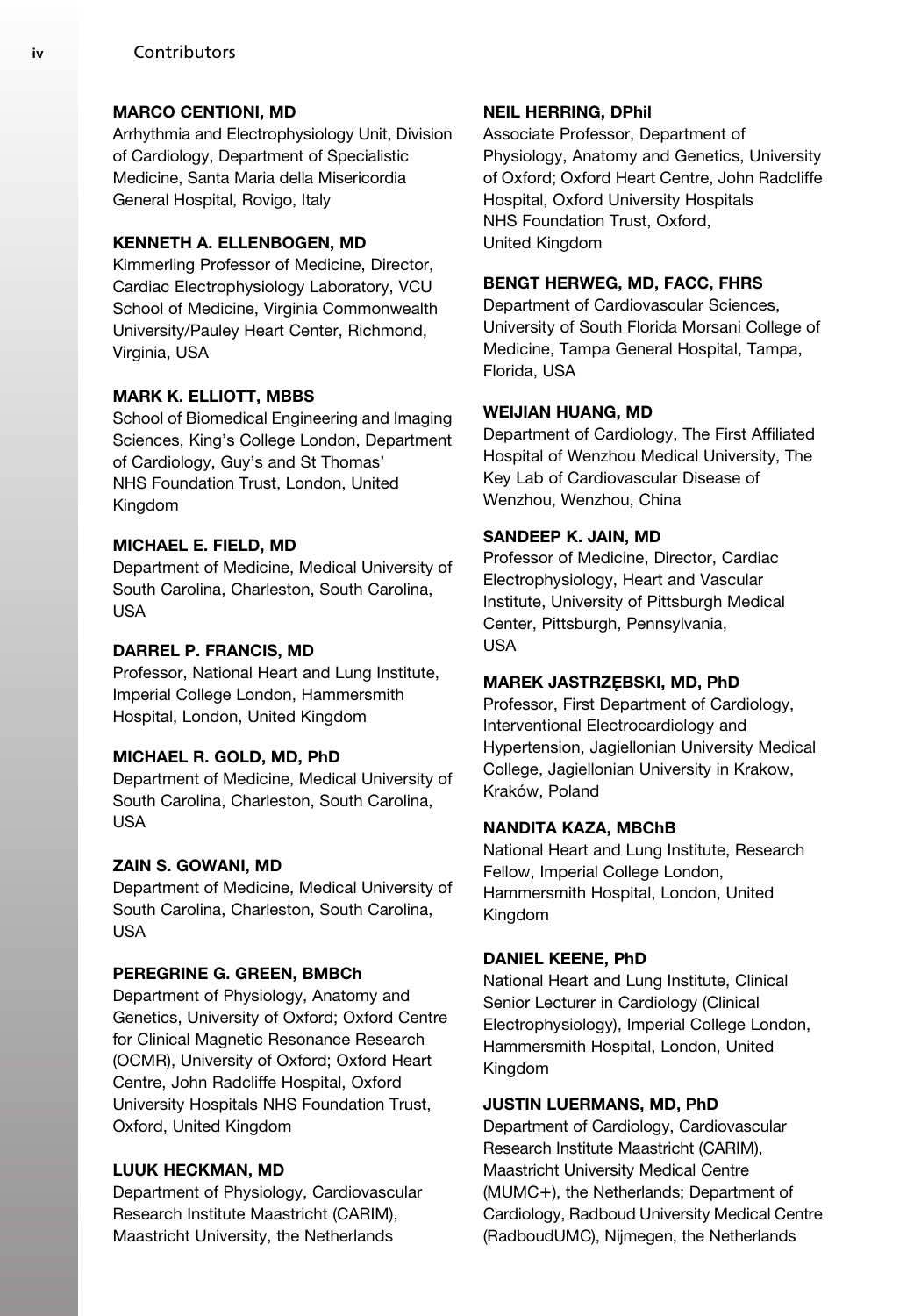# JOOST LUMENS, PhD

Department of Biomedical Engineering, Cardiovascular Research Institute Maastricht (CARIM), Maastricht University, the **Netherlands** 

## LINA MARCANTONI, MD

Arrhythmia and Electrophysiology Unit, Division of Cardiology, Department of Specialistic Medicine, Santa Maria della Misericordia General Hospital, Rovigo, Italy

# VISHAL S. MEHTA, MBBS

School of Biomedical Engineering and Imaging Sciences, King's College London, Department of Cardiology, Guy's and St Thomas' NHS Foundation Trust, London, United Kingdom

# ALEJANDRA A. MIYAZAWA, MBChB

National Heart and Lung Institute, Imperial College London, Hammersmith Hospital, London, United Kingdom

# TARDU ÖZKARTAL, MD

Consultant Cardiologist, Electrophysiology Unit, Cardiocentro Ticino Institute, Ente Ospedaliero Cantonale, Lugano, **Switzerland** 

# GIANNI PASTORE, MD

Arrhythmia and Electrophysiology Unit, Division of Cardiology, Department of Specialistic Medicine, Santa Maria della Misericordia General Hospital, Rovigo, Italy

# SYLVAIN PLOUX, MD, PhD

Bordeaux University Hospital (CHU), Cardio-Thoracic Unit, Pessac, France; IHU Liryc, Electrophysiology and Heart Modeling Institute, fondation Bordeaux Université, Pessac-Bordeaux, France

# SHUNMUGA SUNDARAM PONNUSAMY, MD

Associate Professor, Department of Cardiology, Velammal Medical College Hospital and Research Institute, Madurai, India

# FRITS PRINZEN, PhD

Department of Physiology, Cardiovascular Research Institute Maastricht (CARIM), Maastricht University, the Netherlands

# JOHN RICKARD, MD, MPH

Staff Physician, Section of Cardiac Electrophysiology, Department of Cardiovascular Medicine, Heart, and Vascular Institute, Cleveland Clinic, Cleveland, Ohio, USA

# JESSE RIJKS, MD

Department of Cardiology, Cardiovascular Research Institute Maastricht (CARIM), Maastricht University Medical Centre  $(MUMC+)$ , the Netherlands

# CHRISTOPHER A. RINALDI, MD, FHRS

School of Biomedical Engineering and Imaging Sciences, King's College London, Department of Cardiology, Guy's and St Thomas' NHS Foundation Trust, London, United Kingdom

# SAMIR SABA, MD

Professor of Medicine, Division Chief, Cardiology, Co-Director, Heart and Vascular Institute, University of Pittsburgh Medical Center, Pittsburgh, Pennsylvania, USA

# MARC STRIK, MD, PhD

Bordeaux University Hospital (CHU), Cardio-Thoracic Unit, Pessac, France; IHU Liryc, Electrophysiology and Heart Modeling Institute, fondation Bordeaux Université, Pessac-Bordeaux, France

# LAN SU, MD

Department of Cardiology, The First Affiliated Hospital of Wenzhou Medical University, The Key Lab of Cardiovascular Disease of Wenzhou, Wenzhou, China

# BRETT TOMASHITIS, MD

Department of Medicine, Medical University of South Carolina, Charleston, South Carolina, USA

# JEREMY S. TREGER, MD, PhD

The University of Chicago Medicine, Center for Arrhythmia Care, Heart and Vascular Center, Chicago, Illinois, USA

# GAURAV A. UPADHYAY, MD, FACC, FHRS

Heart and Vascular Center, Associate Professor of Medicine, Director, Heart Station, Section of Cardiology, Center for Arrhythmia Care, The University of Chicago Medicine, Chicago, Illinois, USA